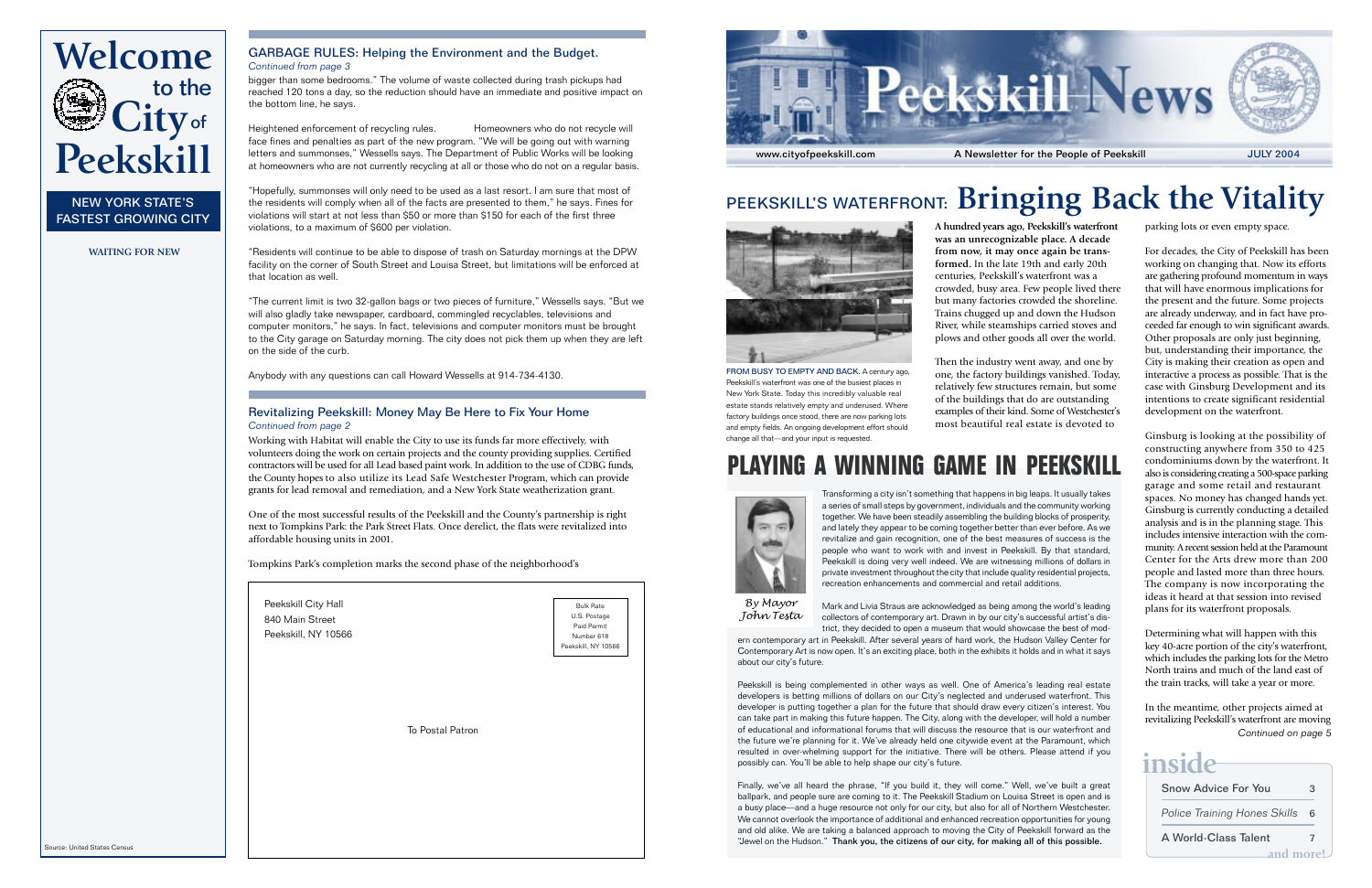# **A PEEKSKILL REALITY A BOLD ARTISTIC VISION BECOMES**

When real estate developers are building a shopping mall, they always look for an anchor tenant—a big name that will draw traffic in and thus boost business for the entire community.

Now the Peekskill's artist's district and the city itself—has a new anchor and driving force. Created by two highly respected collectors, the Hudson Valley Center for Contemporary Art has already gained the city tremendous positive attention and has begun to draw a stream of new visitors to Peekskill.

Marc and Livia Straus have long believed that art can not only change people's lives, but that it can transform the world as a whole. That's one reason why as collectors, they have focused on some of today's most cutting-edge contemporary art—works that can fundamentally challenge people's perceptions of how the world operates and change the way they experience life and themselves.

Both of the Strauses are highly accomplished people. Marc Straus is a highly respected oncologist. Livia is a senior professor at the Academy for Jewish Religion in Riverdale. Now the Strauses have brought their power and energy to Peekskill in a spectacular and dramatic way, transforming a former lumberyard and hardware store located at 1701 Main Street into a world class exhibition space, artistic resource and potential catalyst for our community.





CUTTING EDGE MUSEUM. Highly respected collectors and philanthropists Mark and Livia Straus chose the city of Peekskill, NY as the site of the Hudson Valley Museum of Contemporary art.

"Peekskill attracted us for a number of reasons. We knew we wanted the center to be in a multiethnic community."

Even though it has only been open for a short time, HVCC is already creating events that both celebrate Peekskill and gain new attention for the city. One of the most exciting of these is the Peekskill Project, which will see respected artists from around the metropolitan region creating works that focus either on Peekskill or the issues that surround the city. The event is scheduled for the weekend of Sept. 18th and 19th.

A number of factors drew the Strauses to Peekskill. The most important was the Artist's Community. The Strauses wanted to go to a place that they knew respected and cherished the arts. They also knew how valuable it would be to be part of an active, vigorous artists community that could support the many projects and programs the HVCCA plans to engage in.

Peekskill's long and complex history also drew the Strauses in. They felt that the city's rich past would make an especially

powerful pallet from which artists could draw. Working with a local government that supported their vision and encouraged their work was also an important part of the mix that made Peekskill an attractive site for their museum.

"'Peekskill attracted us for a number of reasons,'' Dr. Straus told The New York Times. ''We knew we wanted the center to be in a multiethnic community. We also knew that we didn't want it to be in a privileged community, where the residents already had access to an art center. And we also wanted it to be in a place where schoolchildren could come visit, look and learn. I know it sounds high-minded, but we wanted it to make a difference.''

Though they own much of the material that is currently being exhibited at the museum, and are its founders, the Strauses specifcicaly established the HVCC as an independent artistic and educational institution. They felt that this was the best way for the Center to flourish and achieve its mission.

Anybody used to renovations knows what a challenge transforming a building can be. And turning the museum from a retail outlet into an exhibit space proved far more challenging than the Strauses expected.

It took almost three years for the transformation to occur. Now that it's done, they're thrilled with the results. To support present and future efforts, the Museum charges visitors a \$5 fee and a \$20.00 individual membership offers unlimited access as well as notification of the varied events and openings. Inside they will find what The New York Times described as a "a bold, visionary initiative for Westchester County."

Peekskill residents are welcome to visit HVCCA. It may well give them a new sense of where their city is today, and what its future will hold.

Information about HVCCA can be found at their web site at www.hvcca.com. The museum's hours are Saturday & Sunday, 11am - 6pm or by appointment. Its phone number is 914.788.7166.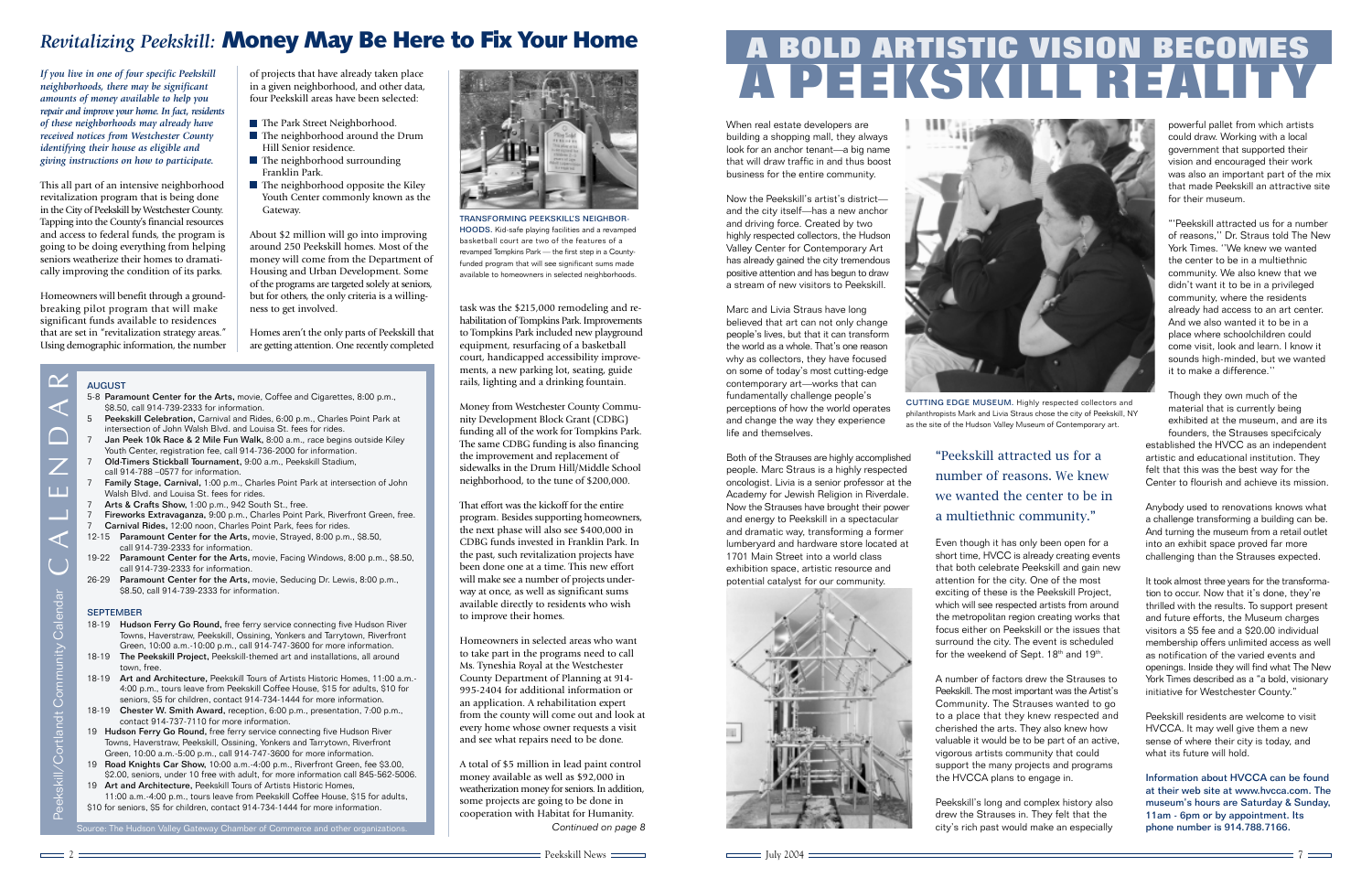### GARBAGE RULES: **Helping the Environment AND THE BUDGET** piles of garbage on top." If a lid can't be put on the barrel, you're breaking the law.

Dealing with garbage—which is known in the trade as solid waste—is one of the biggest challenges facing America's cities. Decades ago, cities had their own dumps and faced few regulations when it came to disposing of items.

Today, Peekskill's former dump is valuable real estate on Corporate Drive. A web of local, regional and national regulations cover everything from the type of waste that can be thrown away to the ways in which it can be handled.

At the same time, the sheer amount of garbage handled by Peekskill has been rising almost exponentially in recent years. The City faced a difficult choice: see costs soar, or take steps that would both preserve the environment and help the Peekskill's budget.

When it's fully in force, the new program will both reduce the amount of trash and garbage generated by Peekskill and increase the amount of recycling. Though some of the steps have been painful, they were all necessary, City officials say.

"It's to the point now where we're ready to burst," says Howard D. Wessells, Jr., General Foreman of the Department of Public Works about the volume of garbage the City is currently handling. In 2003, the City's tipping fees—the prices charged to dispose of garbage—increased by 10% to almost \$400,000.

One of the primary reasons for the increasing tonnage and costs is the low rate of recycling currently taking place in the city. Last year, the City of Peekskill picked up 16,986 tons of garbage alone. That does not the included 477 tons of glass, plastic and cans and 1,700 tons of paper and cardboard.

Recycling has a direct impact on the bottom line, since the City isn't charged for disposing of recycled material at the present time. The current low recycling rate of just over 10% costs the City a significant amount of money. "Our recycling rate should be at 25%-30%, other communities in Westchester County are recycling at a much greater percentage" he says. The measures the City is taking

should significantly assist the City in meeting that goal, he says.

Several different strategies are being used to reduce the costs. These include:

A Four Can/Bag Per Parcel Pickup Limit. A generous limit of four (4) 32-gallon barrels or bags per parcel has been set for pickup from residential areas. This "four barrel" rule has been on the city books for decades. It just wasn't being enforced. Now it is. Anyone wanting to dispose of more than four barrels or bags of garbage will need to purchase official City of Peekskill bags that will initially be available at City Hall and eventually will be available at numerous stores. The four-barrel limit holds whether a parcel holds a single or multi-family home. It also means "barrels," not "barrels with

Those who leave more than four barrels or bags at curbside will face penalties that will escalate with each violation.

Cutbacks in trash pickup. Because of abuse and an almost exponential rise in volume, the City is reducing the number of general trash pickup days from 10 times a year to just four. In addition, the amount of trash that can be put out for disposal has been strictly defined in the City Code and is being published in the yearly brochure. Owners can put out no more than one and one half cubic yards of material per pickup day.

That translates into a pile roughly eight feet by three feet by two feet  $(8' \times 3' \times 2')$  in measure, or one about the size of a normal sofa. "People were bringing in trash from the outside, and landlords were using us as their cleanup crews," Wessells says. "We had situations where there were garbage piles *Continued on page 8*



Rabies is one of the deadliest diseases known to humanity. It kills virtually every one it infects. And in recent years it has had an impact on domestic animals, pets and wildlife throughout the Northeast and in Peekskill.

This means that it is vital that city residents take extraordinary care of themselves and their pets. While relatively few domestic animals come down with rabies, a small but significant number of the wildlife population has the disease. Taking a few basic steps, however, can help protect you from this disease.

- If you encounter a wild animal, avoid touching it or getting any of its saliva or bodily fluids on your person. Take special care if the animal is behaving in an unusual fashion. This includes being overly aggressive, or the reverse, exceptionally friendly and displaying signs of excessive saliva or foam at the mouth.
- If you have pets, make certain that they get rabies shots annually. If your pets encounter a wild animal, and there is a possibility that they came into physical contact with it, or if they suffer any wounds from this animal, immediately get them a rabies booster.
- If you find a wild animal such as a bat, raccoon or other creature in your house, do not touch it. Call the police or a wildlife professional.
- If you come into physical contact with an animal in the wild, the animal should be trapped if possible and the police authorities contacted.
- Be willing to get shots. If you touch an animal and it cannot be trapped, you may want to consider getting a preventative rabies vaccination. This is something to discuss with your doctor and the Department of Health. The shots are a lot less discomforting than they used to be, and they can save your life.

Remember, there is no cure for rabies. These basic preventive strategies can help save the lives of you and your loved ones.